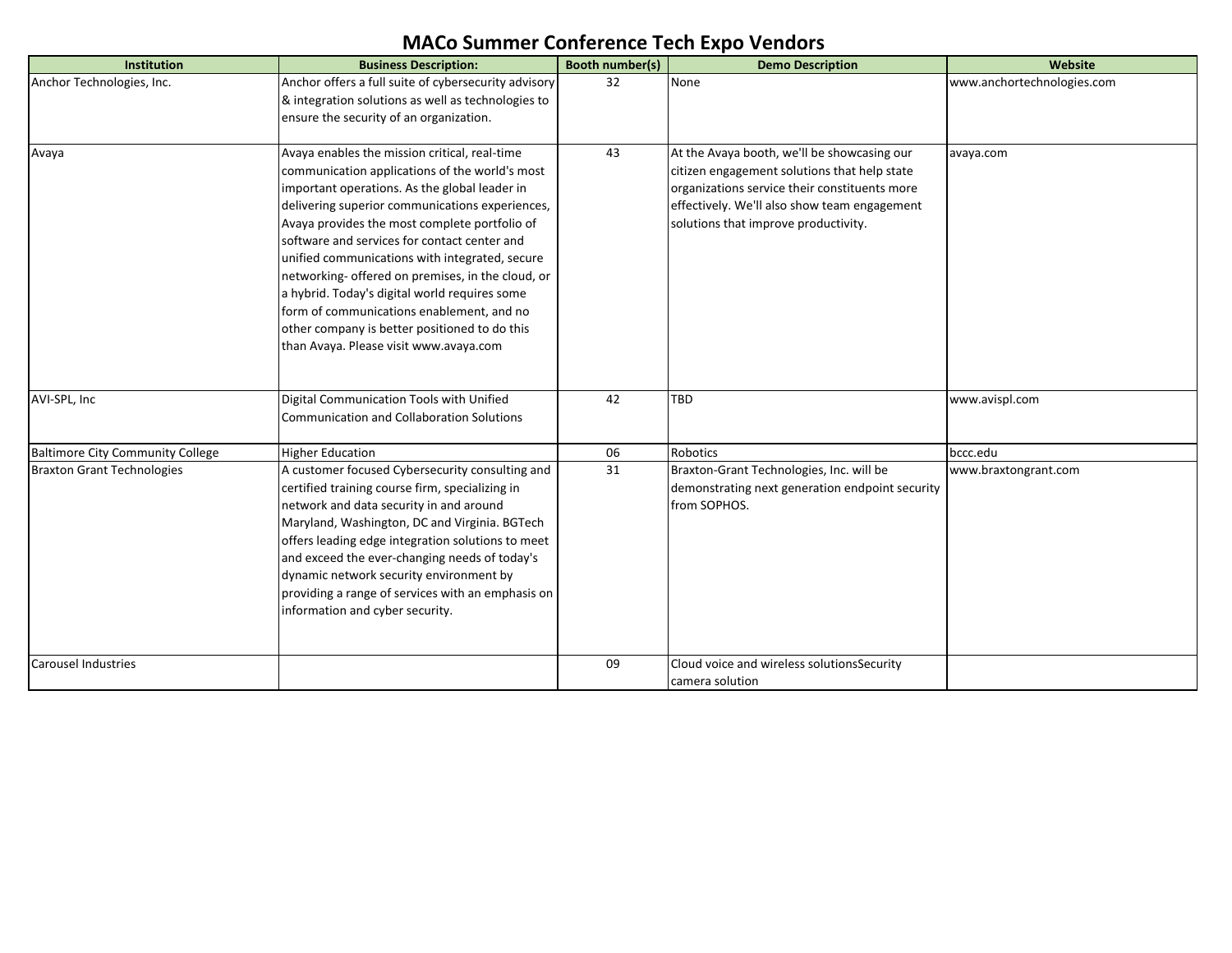| <b>Institution</b> | <b>Business Description:</b>                       | Booth number(s) | <b>Demo Description</b>                                     | Website |
|--------------------|----------------------------------------------------|-----------------|-------------------------------------------------------------|---------|
| CDW-G              | NO COST VMware Cloud Assessment: Powered by        | 30              | See a live demonstration of what a NO COST CDW www.cdwg.com |         |
|                    | Collective Intelligence, CloudPhysics easy-to-use  |                 | assessment from CloudPhysics provides you                   |         |
|                    | SaaS solutions provide actionable insights.        |                 | Custom analysis of your VMware infrastructure               |         |
|                    | Immediately pinpoint hidden complexities in the    |                 | across one or more data centers. Public Cloud               |         |
|                    | infrastructure, discovers inefficiencies and risks |                 | cost vs. on premise cost analysis. Identification of        |         |
|                    | that drain and endanger resources, and enable      |                 | immediate cost savings through increased space              |         |
|                    | 'what if" analyses that inform every data center   |                 | efficiency (elimination of unneeded snapshots               |         |
|                    | decision.                                          |                 | and VMs, greater VM density, etc.). Examination             |         |
|                    |                                                    |                 | of all datastores, spanning multiple vCenters, to           |         |
|                    |                                                    |                 | identify and eliminate risks of capacity-induced            |         |
|                    |                                                    |                 | disruption. Detailed inventory of your entire               |         |
|                    |                                                    |                 | population of VMs, servers, and PCI devices,                |         |
|                    |                                                    |                 | highlighting assets that are obsolete and/or need           |         |
|                    |                                                    |                 | updating. Reports on configuration and status of            |         |
|                    |                                                    |                 | key components of your VMware environment,                  |         |
|                    |                                                    |                 | including NTP servers and clients . Benchmarking            |         |
|                    |                                                    |                 | key parameters against the CloudPhysics                     |         |
|                    |                                                    |                 | community, VMware best practices, and the                   |         |
|                    |                                                    |                 | global Knowledge Base                                       |         |
|                    |                                                    |                 |                                                             |         |
|                    |                                                    |                 |                                                             |         |
|                    |                                                    |                 |                                                             |         |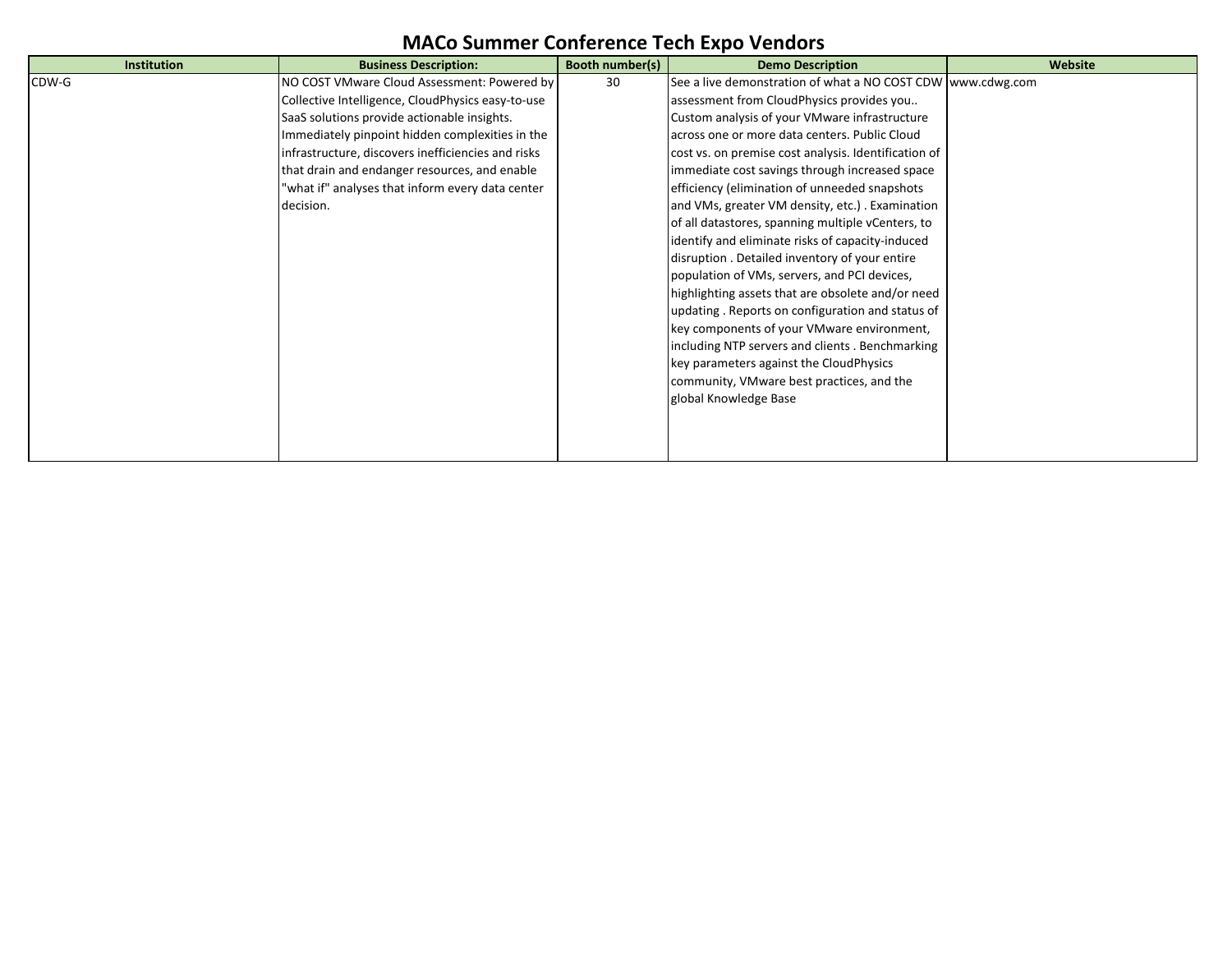| Institution | <b>Business Description:</b>                       | <b>Booth number(s)</b> | <b>Demo Description</b>                            | Website              |
|-------------|----------------------------------------------------|------------------------|----------------------------------------------------|----------------------|
| CDW-G       | CDW-G is a Fortune 500 Information Technology      | 29                     | CDW will demonstrate Cisco Collaboration           | https://www.cdwg.com |
|             | Services company, with a national scope and local  |                        | portfolio of Call, Message, Meet and Share. CDW    |                      |
|             | presence. A leader in public-sector customer       |                        | will walk customers through a day in life on how a |                      |
|             | service and product knowledge, we hold             |                        | user can use the Collaboration portfolio and       |                      |
|             | numerous contracts and preferred vendor awards     |                        | increase productivity with their end users and     |                      |
|             | for federal government, state and local            |                        | helping their customer. Cisco Jabber: Give your    |                      |
|             | government, and educational institutions. We       |                        | teams the freedom to be productive from            |                      |
|             | offer a breadth of integrated technology solutions |                        | anywhere, on any device, with Cisco Jabber. Cisco  |                      |
|             | and services from basic system configuration and   |                        | Jabber lets you access presence, instant           |                      |
|             | warranty/maintenance support to complex IT         |                        | messaging (IM), voice, video, voice messaging,     |                      |
|             | solutions (data center, mobility, networking,      |                        | desktop sharing, and conferencing. Now you can     |                      |
|             | security, and unified communications and           |                        | find the right people, see if and how they are     |                      |
|             | collaboration), through our 1,000 partnerships     |                        | available, and collaborate using your preferred    |                      |
|             | with industry-leading brands, and more than        |                        | method. Cisco Spark: Bring teams together in a     |                      |
|             | 100,000 products. In addition, our team of         |                        | place that makes it easy to keep people and work   |                      |
|             | experienced, highly certified engineers, solution  |                        | connected. Provide one solution for Call Meet      |                      |
|             | architects and technology professionals provide    |                        | and Message. Cisco WebEx: Simplify meeting with    |                      |
|             | assessment, design, delivery, and management       |                        | video conferencing and integration with Cisco      |                      |
|             | services, delivering you comprehensive lifecycle   |                        | Telepresence end points with one touch             |                      |
|             | support.                                           |                        | meetings. Now teams can meet, collaborate, and     |                      |
|             |                                                    |                        | stay productive anywhere, anytime, and on any      |                      |
|             |                                                    |                        | mobile device or video system. Cisco WebEx         |                      |
|             |                                                    |                        | video conferencing helps you make decisions        |                      |
|             |                                                    |                        | faster, with integrated audio, video and content   |                      |
|             |                                                    |                        | sharing. Save time and money by relying on         |                      |
|             |                                                    |                        | highly secure and scalable WebEx meetings from     |                      |
|             |                                                    |                        | the global Cisco Collaboration Cloud.              |                      |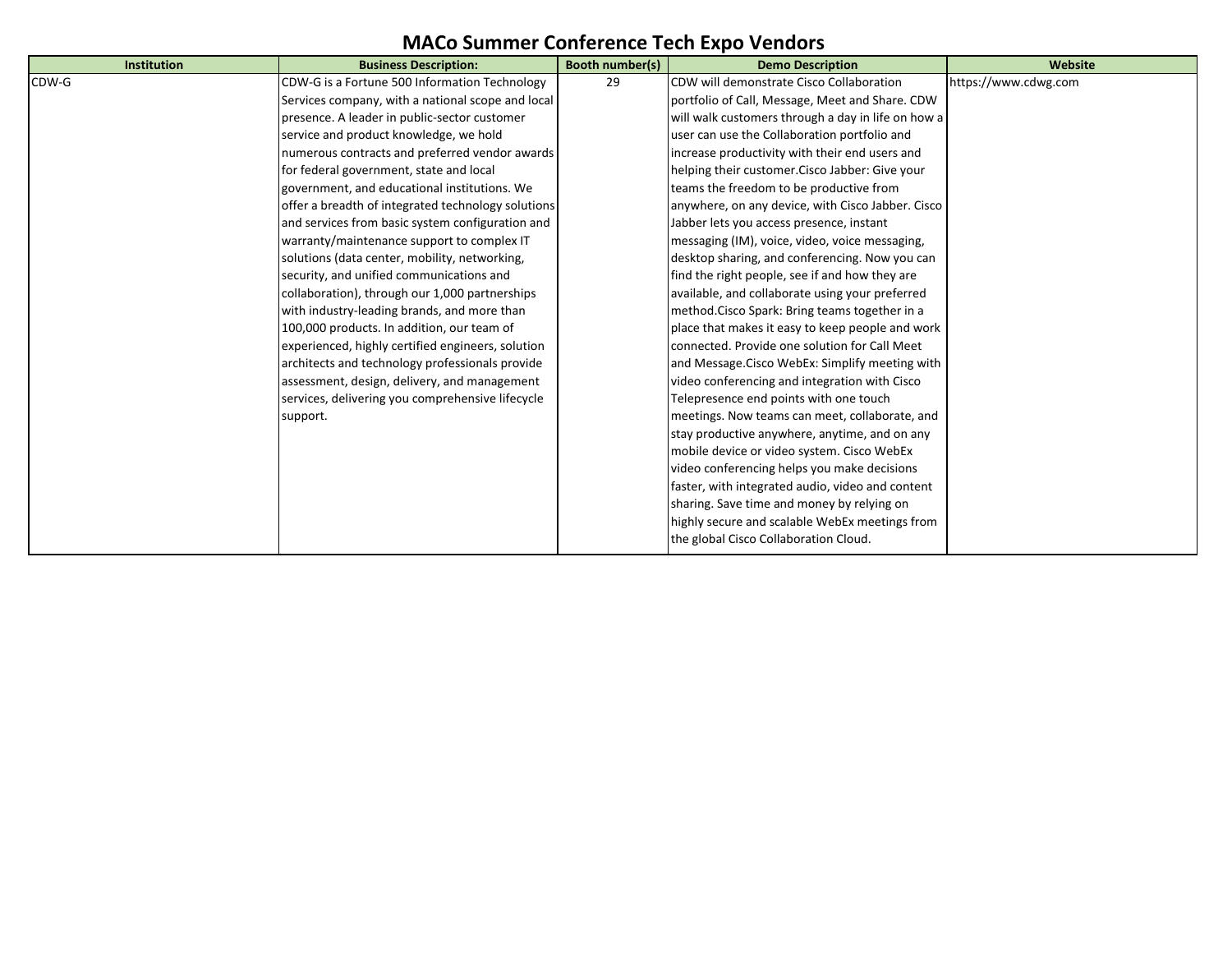| Institution          | <b>Business Description:</b>                        | Booth number(s) | <b>Demo Description</b>                             | Website                |
|----------------------|-----------------------------------------------------|-----------------|-----------------------------------------------------|------------------------|
| Comcast              | Comcast Cable is one of the nation's largest video, | 08              | We will demonstrate Comcast Business                | http://www.comcast.com |
|                      | high-speed internet, and phone providers to         |                 | VoiceEdge which provides small and medium           |                        |
|                      | residential customers under the XFINITY brand,      |                 | sized businesses (SMB) and enterprise customers     |                        |
|                      | and also provides these services to businesses. It  |                 | with a business communication solution hosted in    |                        |
|                      | also provides wireless and security and             |                 | the cloud. Business VoiceEdge provides users        |                        |
|                      | automation services to residential customers        |                 | with a unified communication experience and         |                        |
|                      | under the XFINITY brand.                            |                 | advanced capabilities that can be accessed          |                        |
|                      |                                                     |                 | wherever they are: at their desks, on a mobile      |                        |
|                      |                                                     |                 | phone, or using a softphone on their PC - to help   |                        |
|                      |                                                     |                 | keep them connected. Because the service is         |                        |
|                      |                                                     |                 | hosted in the cloud, businesses benefit from its    |                        |
|                      |                                                     |                 | advanced communication capabilities such as         |                        |
|                      |                                                     |                 | video calling, high definition (HD)2 voice, unified |                        |
|                      |                                                     |                 | messaging and more - all without having to          |                        |
|                      |                                                     |                 | maintain a hardware platform on site or invest in   |                        |
|                      |                                                     |                 | costly capital expenses. It gives large and small   |                        |
|                      |                                                     |                 | businesses alike a simple way to grow and           |                        |
|                      |                                                     |                 | integrate their business communications across      |                        |
|                      |                                                     |                 | multiple sites.                                     |                        |
|                      |                                                     |                 |                                                     |                        |
| Commvault            | Commvault is a leading provider of data             | 05              | Our systems engineer will be showing our Web        |                        |
|                      | protection and information management               |                 | Reporting and enhanced HTML Admin Console.          |                        |
|                      | solutions, helping organizations activate their     |                 |                                                     |                        |
|                      | data to drive more business value and to            |                 |                                                     |                        |
|                      | transform to a more modern data environment to      |                 |                                                     |                        |
|                      | meet today's challenges. Commvault empowers         |                 |                                                     |                        |
|                      | public sector customers to reduce IT cost, better   |                 |                                                     |                        |
|                      | leverage data, improve IT operations, and           |                 |                                                     |                        |
|                      | increase overall efficiencies. Our solutions        |                 |                                                     |                        |
|                      | comprise one of the industry's leading portfolios   |                 |                                                     |                        |
|                      | in data protection and recovery, cloud,             |                 |                                                     |                        |
|                      | virtualization, archive, file sync and share.       |                 |                                                     |                        |
|                      | Commvault has earned accolades from customers       |                 |                                                     |                        |
|                      | and third party influencers for its technology      |                 |                                                     |                        |
|                      | vision, innovation, and execution as an             |                 |                                                     |                        |
|                      | independent and trusted expert. Our solutions       |                 |                                                     |                        |
|                      | can be can be deployed on premise, across           |                 |                                                     |                        |
|                      | mobile platforms and in the cloud and delivered     |                 |                                                     |                        |
|                      | directly and through a worldwide network of         |                 |                                                     |                        |
|                      | partners and service providers. Learn more at       |                 |                                                     |                        |
|                      | commvault.com/government                            |                 |                                                     |                        |
|                      |                                                     |                 |                                                     |                        |
|                      |                                                     |                 |                                                     |                        |
| Daly Computers, Inc. | Daly is a VAR and system integrator                 | 07              | We will demo the HP Sprout and Makerbot 3D          | http://www.daly.com    |
|                      |                                                     |                 | printer                                             |                        |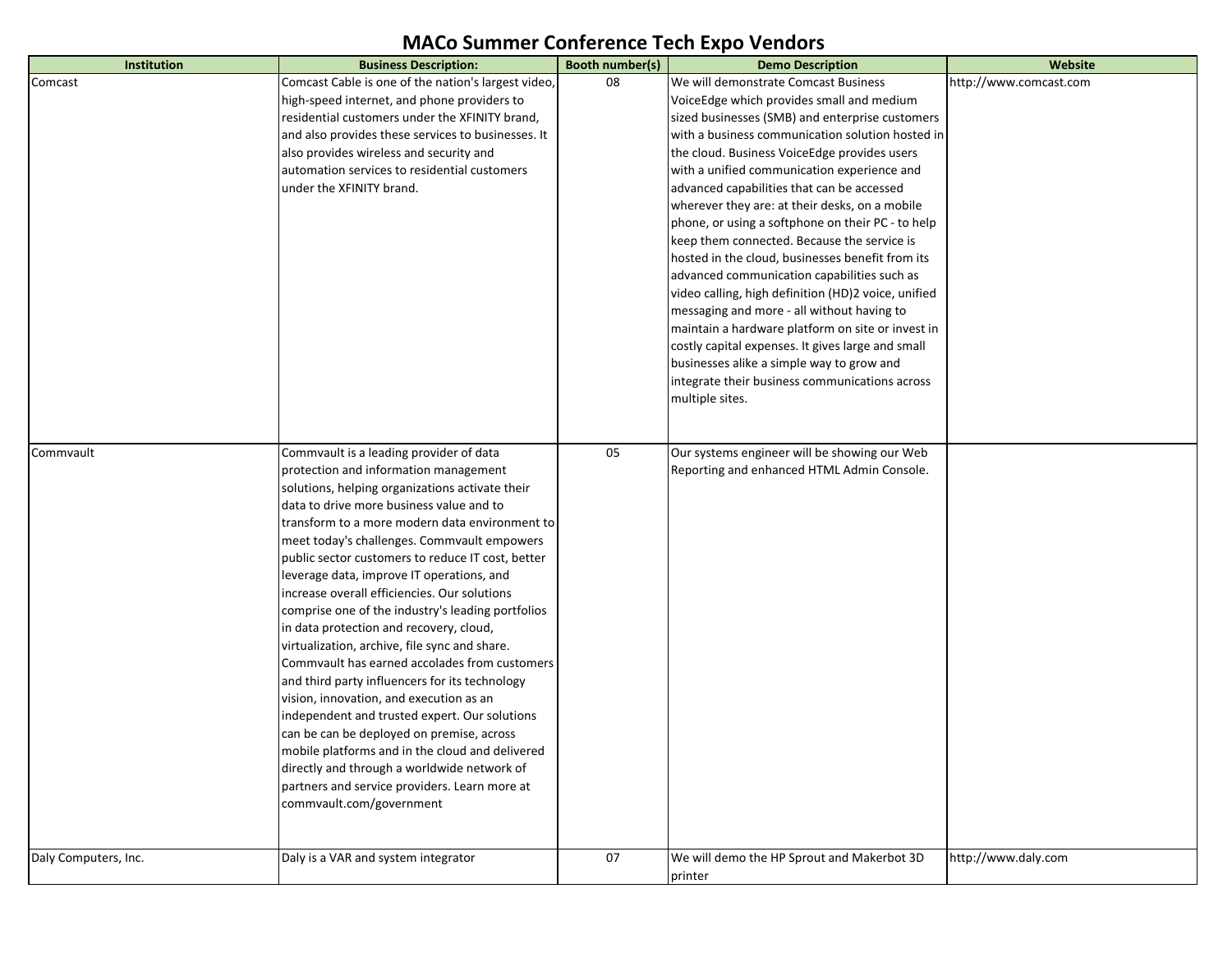| <b>Institution</b>       | <b>Business Description:</b>                                                                                                                                                                                                                                                                                                                                                                                                                                                                                                                           | <b>Booth number(s)</b> | <b>Demo Description</b>                                                                                                                                                                                                                                                                                                                                                                                                                                                                                                                                       | Website              |
|--------------------------|--------------------------------------------------------------------------------------------------------------------------------------------------------------------------------------------------------------------------------------------------------------------------------------------------------------------------------------------------------------------------------------------------------------------------------------------------------------------------------------------------------------------------------------------------------|------------------------|---------------------------------------------------------------------------------------------------------------------------------------------------------------------------------------------------------------------------------------------------------------------------------------------------------------------------------------------------------------------------------------------------------------------------------------------------------------------------------------------------------------------------------------------------------------|----------------------|
| Data Networks of America | Data Networks is a premier provider of IT<br>solutions focused on simplifying enterprise IT for<br>education, government, and mid-market<br>commercial customers. Over the last 35 years, we<br>have developed unique competencies, proven<br>processes, and strong manufacturer relationships<br>that ensure project success for hundreds of<br>clients. Our capabilities include the delivery of<br>complete solutions around Client Computing,<br>Data Center, Networking, Security, plus Cloud and<br>Managed Services. Visit www.datanetworks.com | 03                     | Maximizing business continuity + avoiding<br>business disruptions starts with a Backup +<br>Disaster Recovery (BDR) Needs Assessment by<br>Data Networks. As part of its Managed Services<br>offering, Data Networks offers a complimentary<br>BDR Assessment. Visit with Data Networks for a<br>demonstration of this powerful tool that conducts<br>quick, thorough BDR-specific audits of your<br>network and provides data-driven<br>recommendations for safeguarding your IT<br>lenvironment.                                                            | www.datanetworks.com |
| Datrium                  | or call (844) GET-DNET to learn more.<br>Datrium is the leader in Open Convergence for<br>private clouds. Datrium converges storage and<br>compute in a radical new way-modeled on public<br>cloud laaS versus traditional converged<br>infrastructure or hyper-convergence. Customers<br>gain elastic performance and capacity with simple<br>VM-centric management and analytics, and<br>ultimately a simpler journey to hybrid clouds.<br>Datrium is led by the founders and early top<br>architects of Data Domain and VMware.                     | 39                     | Product: Datrium DVXDescription: Live<br>ldemonstration of the user interface and<br>capabilities of the DVX solution. See how to<br>monitor and manage your virtualized<br>environment from the top vCenter level view<br>through hosts level details down to individual<br>VMs. Both real-time and historic data analytics<br>are available for use within the DVX system. Data<br>management functions for protecting, sharing<br>and replicating critical data from file to VM to<br>Protection Groups is easily managed from within<br>the intuitive UI. | www.datrium.com      |
| ePlus Technology Inc.    | ePlus Technology is a leading IT systems<br>integrator for the public sector. Not only can we<br>provide products, financing and electronic<br>procurement solutions, but we also have the<br>technical expertise to implement and manage<br>these solutions as a professional services<br>provider. We specialize in security, digital<br>transformation and cloud offerings.                                                                                                                                                                         | 20                     | ePlus and Opengov will be demonstrating the<br>OpenGov software. OpenGov is the leader in<br>cloud-based government performance<br>management software. Currently, over 1500<br>government utilize the platform for end to end<br>budget development, operational intelligence<br>and management reporting and comprehensive<br>open data.                                                                                                                                                                                                                    | www.eplus.com        |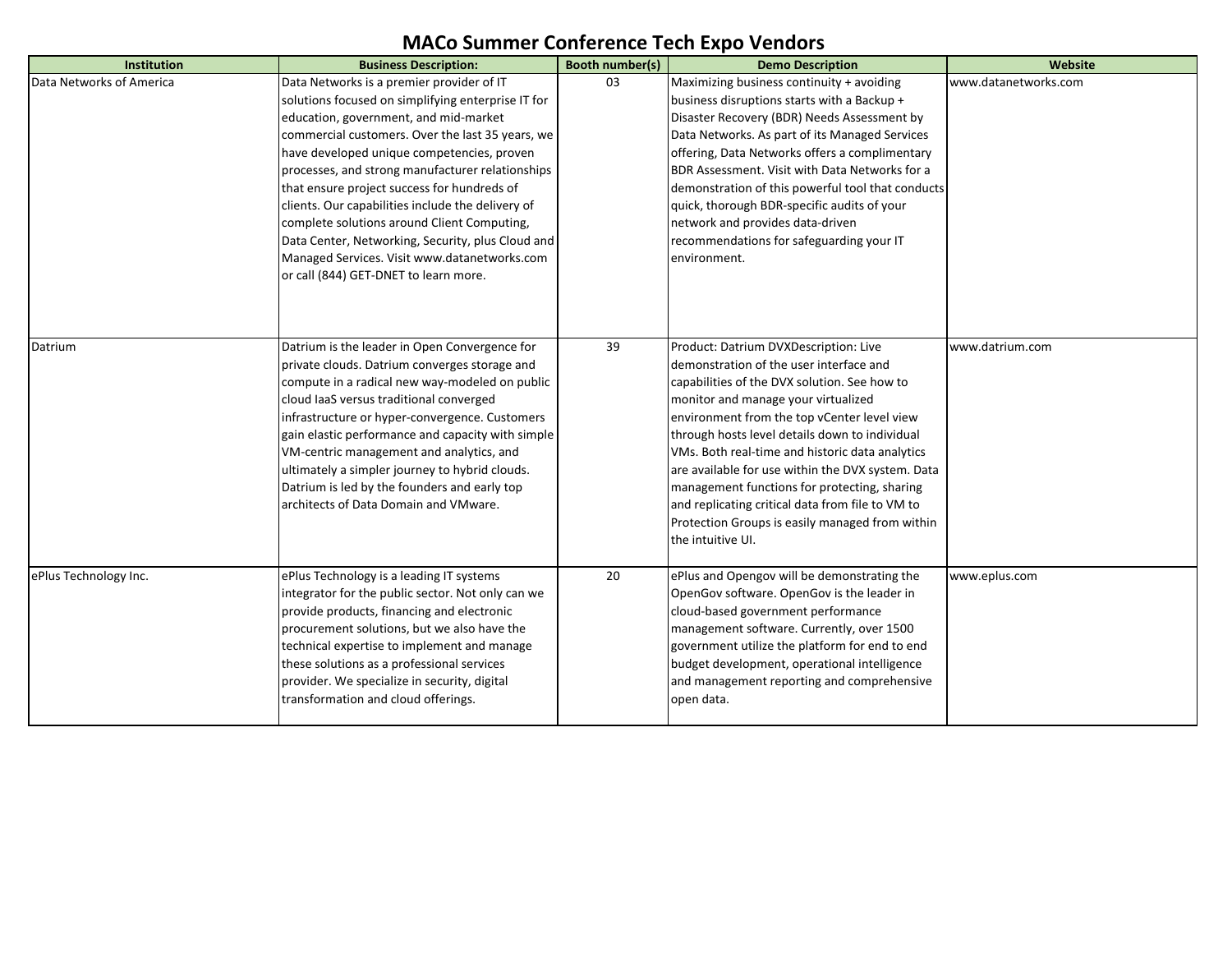| Institution                      | <b>Business Description:</b>                        | Booth number(s) | <b>Demo Description</b>                            | Website                         |
|----------------------------------|-----------------------------------------------------|-----------------|----------------------------------------------------|---------------------------------|
| Esri                             | Esri, the global market leader in geographic        | 41              | Get in Front of the Opioid Crisis - With ArcGIS,   | www.esri.com                    |
|                                  | information systems (GIS), offers the most          |                 | location is the key to getting ahead of the        |                                 |
|                                  | powerful mapping and spatial analytics              |                 | prescription opioid epidemic. Use simple maps      |                                 |
|                                  | technology available. Since 1969, Esri has helped   |                 | and apps to perform powerful location-based        |                                 |
|                                  | customers unlock the full potential of data to      |                 | analytics on any data. Make better decisions       |                                 |
|                                  | improve operational and business results. Today,    |                 | when planning your outreach and prevention         |                                 |
|                                  | Esri software is deployed in more than 350,000      |                 | programs. Use interactive maps to raise public     |                                 |
|                                  | organizations including the world's largest cities, |                 | awareness and improve access to vital treatment    |                                 |
|                                  | most national governments, 75% of the Fortune       |                 | services. Attracting New and Growing Existing      |                                 |
|                                  | 500, and more than 7,000 colleges and               |                 | Business - Do you want to expand existing          |                                 |
|                                  | universities. Esri engineers the most advanced      |                 | business and attract new business into your        |                                 |
|                                  | solutions for digital transformation, IoT, and      |                 | county? By using Esri's Business Analyst, you can  |                                 |
|                                  | location analytics to create the maps that run the  |                 | analyze your business data with demographics,      |                                 |
|                                  | world. Visit us at esri.com/news                    |                 | lifestyle, behavioral, and spending data to create |                                 |
|                                  |                                                     |                 | accurate maps, infographics, and reports.          |                                 |
|                                  |                                                     |                 |                                                    |                                 |
|                                  |                                                     |                 |                                                    |                                 |
| Freedom Broadband                | Freedom Broadband is a Maryland based last mile     | 24              | Freedom Broadband will display the latest in       | fwbnet.net and infopathways.com |
|                                  | Internet Service provider focusing on areas under-  |                 | wireless broadband equipment, plus real-time       |                                 |
|                                  | served by cable and other traditional providers.    |                 | view of our network operations and a VR "tour"     |                                 |
|                                  |                                                     |                 | from the top of a tower.                           |                                 |
| GovDeals, Inc.                   | GovDeals.com is the leading provider in online      | 04              | Industry-leading self-service government-          | www.govdeals.com                |
|                                  | government surplus auctions. All state and local    |                 | exclusive online auction solution                  |                                 |
|                                  | governments are welcome to use our services to      |                 |                                                    |                                 |
|                                  | auction surplus in the smartest, most efficient     |                 |                                                    |                                 |
|                                  | way possible!                                       |                 |                                                    |                                 |
| Governor's Office of Performance | The Governor's Office of Performance                | 46              | We will showcase the Maryland Open Data Portal     |                                 |
| Improvement                      | Improvement serves as a coordinating office that    |                 | as a resource for the public to find and analyze   |                                 |
|                                  | uses data-driven analysis supporting the            |                 | over 300 datasets of state performance data. The   |                                 |
|                                  | Governor's initiative to make state agencies more   |                 | website is https://data.maryland.gov/              |                                 |
|                                  | responsive, effective, and accountable.             |                 |                                                    |                                 |
| Juniper Networks                 | Juniper Networks is a manufacturer of routing,      | 19              | Juniper Networks Sky Advanced Threat               | www.juniper.net                 |
|                                  | switching, security and analytical networking       |                 | Protection(SkyATP) package provides zero day,      |                                 |
|                                  | equipment.                                          |                 | cloud based, threat protection against both        |                                 |
|                                  |                                                     |                 | known and unknown data. SkyATP was successful      |                                 |
|                                  |                                                     |                 | at blocking malicious hardware at the Firewall     |                                 |
|                                  |                                                     |                 | level against the latest and most severe threats   |                                 |
|                                  |                                                     |                 | including Locky and WannaCry Ransomware.           |                                 |
|                                  |                                                     |                 | SkyATP is the true next generation defense         |                                 |
|                                  |                                                     |                 | against the latest security threats.               |                                 |
|                                  |                                                     |                 |                                                    |                                 |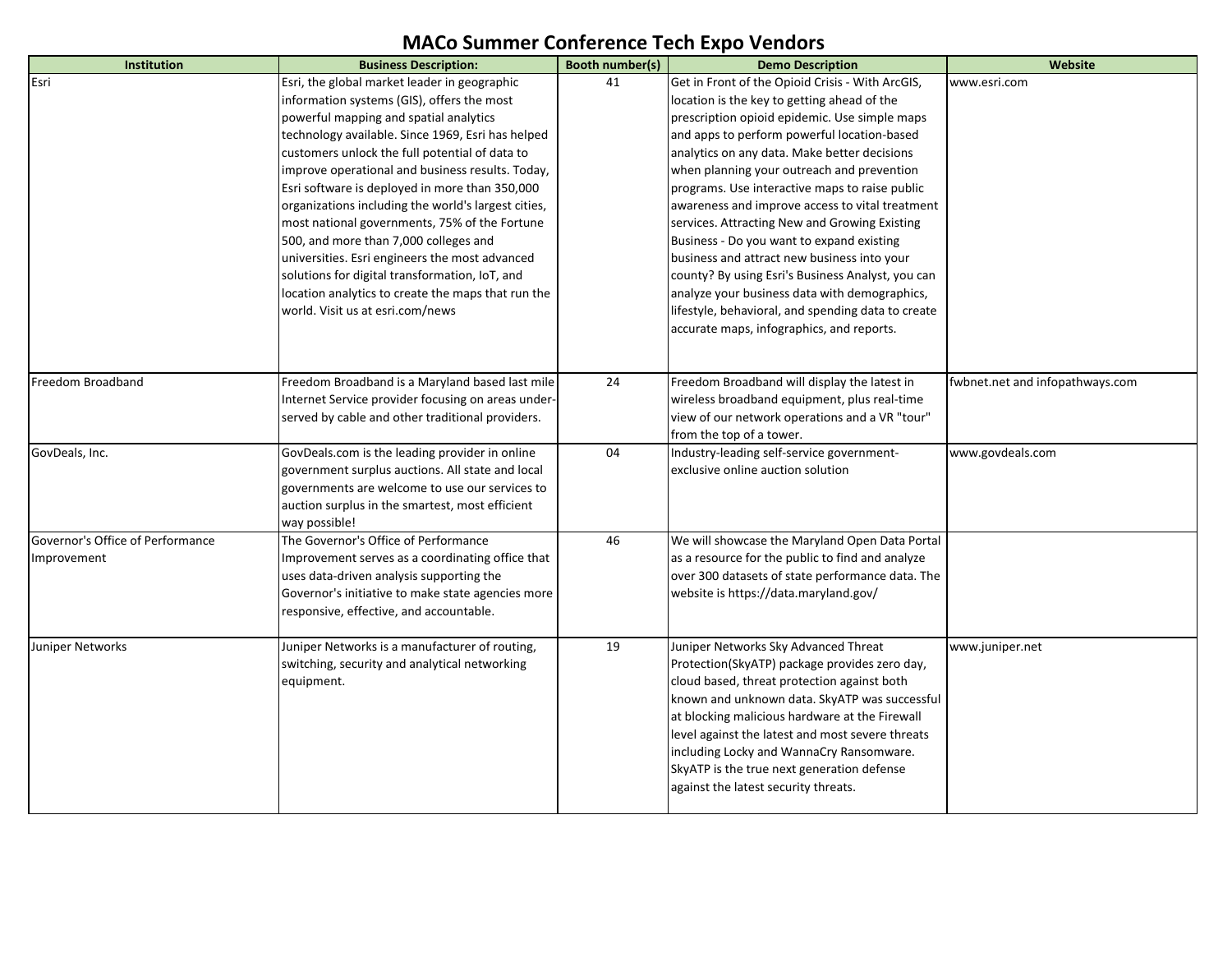| Institution            | <b>Business Description:</b>                         | Booth number(s) | <b>Demo Description</b>                                       | Website        |
|------------------------|------------------------------------------------------|-----------------|---------------------------------------------------------------|----------------|
| KCI Technologies, Inc. | With more than 1,300 employees collaborating         | 17              | Mobile Field Services (MFS) Application                       | www.kci.com    |
|                        | on diverse projects, KCI is constantly driven by     |                 |                                                               |                |
|                        | energy, passion and talent. The firm is among the    |                 |                                                               |                |
|                        | fastest growing in the architectural, engineering    |                 |                                                               |                |
|                        | and construction industry, yet Maryland entities     |                 |                                                               |                |
|                        | are still among our biggest clients company-wide.    |                 |                                                               |                |
|                        | Our incredible team contributes to a body of         |                 |                                                               |                |
|                        | knowledge in a variety of fields through training,   |                 |                                                               |                |
|                        | technical articles, published white papers, and      |                 |                                                               |                |
|                        | conference presentations. KCI is recognized as an    |                 |                                                               |                |
|                        | industry leader, employing cutting-edge              |                 |                                                               |                |
|                        | technologies, management practices and               |                 |                                                               |                |
|                        | strategic growth initiatives. In fact, the firm was  |                 |                                                               |                |
|                        | selected as the 2017 ENR MidAtlantic Design Firm     |                 |                                                               |                |
|                        | of the Year. We strive to become an extension of     |                 |                                                               |                |
|                        | our clients and their team. Our highly-qualified     |                 |                                                               |                |
|                        | professionals build deep, long-standing customer     |                 |                                                               |                |
|                        | relationships in order to offer the highest level of |                 |                                                               |                |
|                        | service. How can we help you improve your            |                 |                                                               |                |
|                        | county, starting today?                              |                 |                                                               |                |
|                        |                                                      |                 |                                                               |                |
|                        |                                                      |                 |                                                               |                |
|                        |                                                      |                 |                                                               |                |
| LB Water               | LB Water, Sensus, FCS, water technologies,           | 04              | the new sensus ally meter, and new programs for www.lbh2o.com |                |
|                        | metering systems and non-revenue water               |                 | metering efficiencies. Non-revenue water loss                 |                |
|                        | products, and programs for leak detection, and       |                 | products and procedures.                                      |                |
|                        | other water loss areas.                              |                 |                                                               |                |
| Lenovo                 | Lenovo is a technology company that designs,         | 26              | We will be demonstrating the latest computer                  | www.lenovo.com |
|                        | develops, manufactures and sells personal            |                 | solutions used in the government space.                       |                |
|                        | computers, tablet computers, smartphones,            |                 |                                                               |                |
|                        | workstations, servers, electronic storage devices,   |                 |                                                               |                |
|                        | IT management software, and smart televisions.       |                 |                                                               |                |
|                        |                                                      |                 |                                                               |                |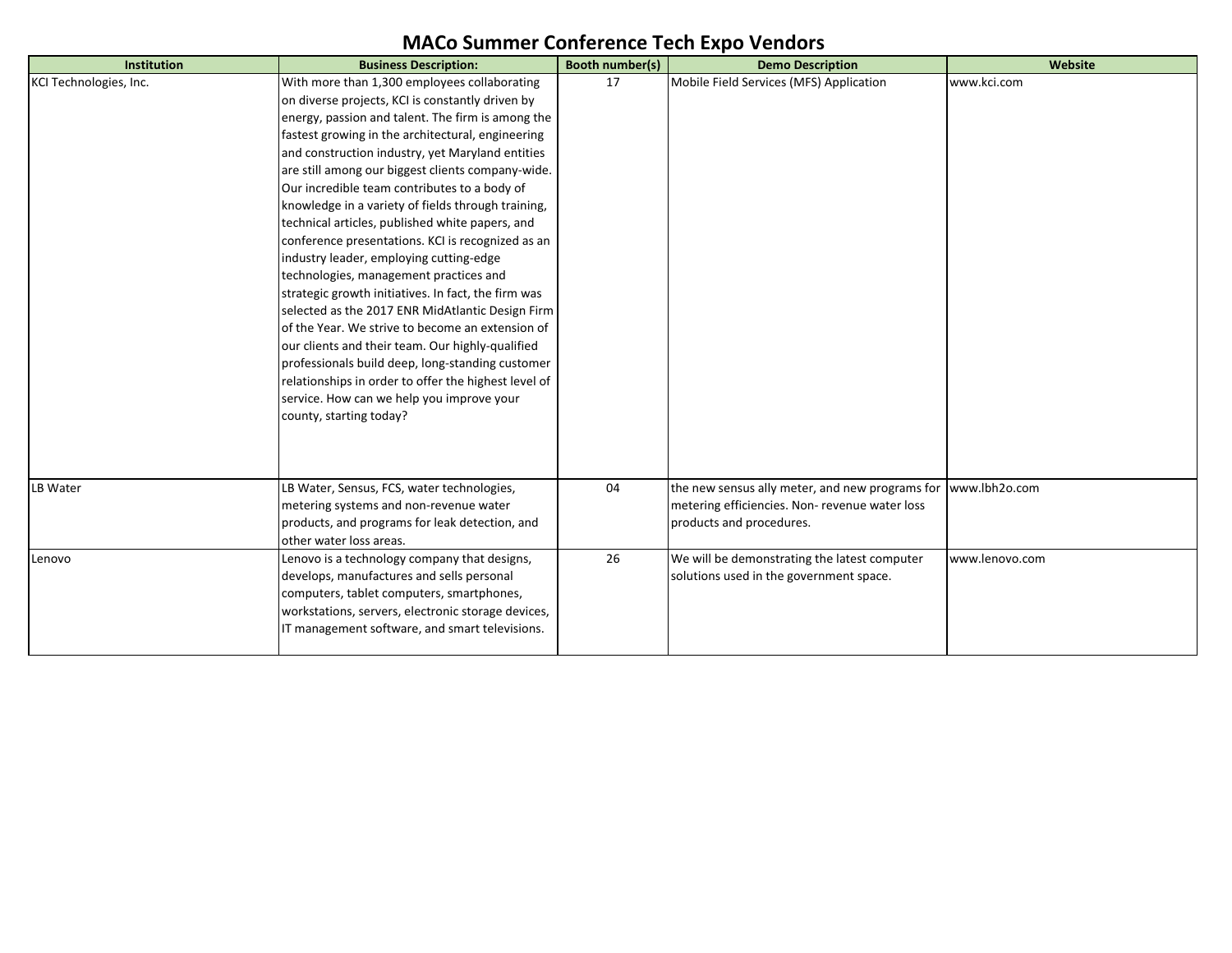| Institution                              | <b>Business Description:</b>                                                                                                                                                                                                                         | <b>Booth number(s)</b> | <b>Demo Description</b>                                                                                                                                                                                                                                                                                                                                                                                                                                                                                                                                                                                                                                                                                                               | Website             |
|------------------------------------------|------------------------------------------------------------------------------------------------------------------------------------------------------------------------------------------------------------------------------------------------------|------------------------|---------------------------------------------------------------------------------------------------------------------------------------------------------------------------------------------------------------------------------------------------------------------------------------------------------------------------------------------------------------------------------------------------------------------------------------------------------------------------------------------------------------------------------------------------------------------------------------------------------------------------------------------------------------------------------------------------------------------------------------|---------------------|
| Maryland Department of Natural Resources | The state's premier environmental agency.                                                                                                                                                                                                            | 49                     | We will be demonstrating both the AccessDNR<br>mobile app and the Coastal Atlas. AccessDNR is an<br>official app from the Maryland Department of<br>Natural Resources. Whether users you want to<br>visit a State Park, hunt or fish, explore waterways<br>by boat or kayak, or simply watch wildlife, the<br>AccessDNR app provides all the information and<br>services they need. ?? The Coastal Atlas is<br>powerful online mapping and planning tool that<br>allows users to explore and analyze data for<br>coastal and ocean planning activities. Its<br>accessible interface not only allows planners and<br>managers to analyze the data, but also enables<br>the sharing of data and information with the<br>general public. | dnr.maryland.gov    |
| <b>Maryland Libraries</b>                | <b>Maryland Libraries</b>                                                                                                                                                                                                                            | 22                     | The latest virtual and augmented reality<br>technologies available in Maryland's Public<br>Libraries will be demonstrated.                                                                                                                                                                                                                                                                                                                                                                                                                                                                                                                                                                                                            | http://www.esrl.org |
| <b>Maryland Relay</b>                    | Maryland Relay is a free public service that allows<br>people, unable to use a standard telephone, to<br>both make and receive calls. Maryland Accessible<br>Telecommunications (MAT) distributes state<br>provided devices to qualified applicants. | 48                     | Groundbreaking telecommunications technology<br>including tablets preloaded with powerful<br>communication-enhancing apps and the latest<br>accessories.                                                                                                                                                                                                                                                                                                                                                                                                                                                                                                                                                                              | www.mdrelay.org     |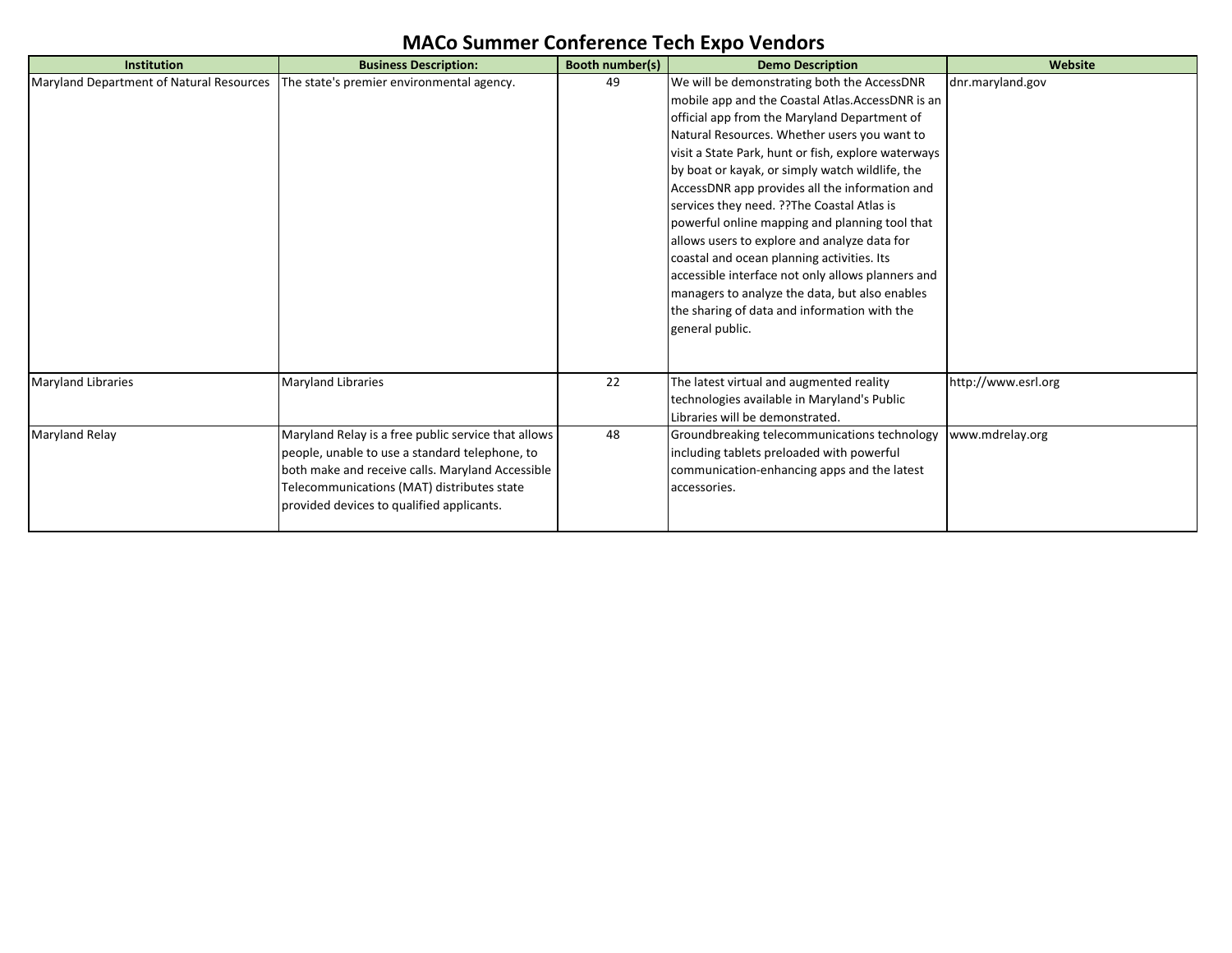| <b>Institution</b>                       | <b>Business Description:</b>                       | <b>Booth number(s)</b> | <b>Demo Description</b>                   | Website |
|------------------------------------------|----------------------------------------------------|------------------------|-------------------------------------------|---------|
| Maryland Tech Council/We Work for Health | Over the past 20 years Tami has helped             | 34                     | <b>TBD</b>                                |         |
|                                          | technology companies grow in the Mid-Atlantic      |                        |                                           |         |
|                                          | region and nationwide from start up to public      |                        |                                           |         |
|                                          | companies and beyond. Tami has been involved       |                        |                                           |         |
|                                          | with the successful exits of over 150 companies    |                        |                                           |         |
|                                          | and has represented technology companies,          |                        |                                           |         |
|                                          | investors, SBICs and underwriters such as JP       |                        |                                           |         |
|                                          | Morgan, Goldman Sachs and Morgan Stanley.          |                        |                                           |         |
|                                          | Tami spent 13 years as a partner in distinguished  |                        |                                           |         |
|                                          | law firms such as DLA Piper and Cooley and most    |                        |                                           |         |
|                                          | recently was with a \$75 Million technology        |                        |                                           |         |
|                                          | government contractor where she served for 5       |                        |                                           |         |
|                                          | years as the General Counsel and most recently     |                        |                                           |         |
|                                          | President. Tami has served on several              |                        |                                           |         |
|                                          | organizational boards including most recently the  |                        |                                           |         |
|                                          | Dingman Center for Entrepreneurship at the         |                        |                                           |         |
|                                          | University of Maryland and as counsel in her early |                        |                                           |         |
|                                          | career for the Mid-Atlantic Venture Association.   |                        |                                           |         |
|                                          | In addition, she has served the tech community     |                        |                                           |         |
|                                          | by participating as a speaker, committee chair or  |                        |                                           |         |
|                                          | legal advisor for both the DC Tech Council and     |                        |                                           |         |
|                                          | Tech Counsel of Maryland. Tami has been named      |                        |                                           |         |
|                                          | one of America's Top Lawyers and has received      |                        |                                           |         |
|                                          | the Young Gun Award from the Washington            |                        |                                           |         |
|                                          | Business Journal.                                  |                        |                                           |         |
|                                          |                                                    |                        |                                           |         |
|                                          |                                                    |                        |                                           |         |
| Mavenspire                               |                                                    | 01                     | Openstack, Hybrid Clouds, Hyper converged |         |
|                                          |                                                    |                        | infrastructure                            |         |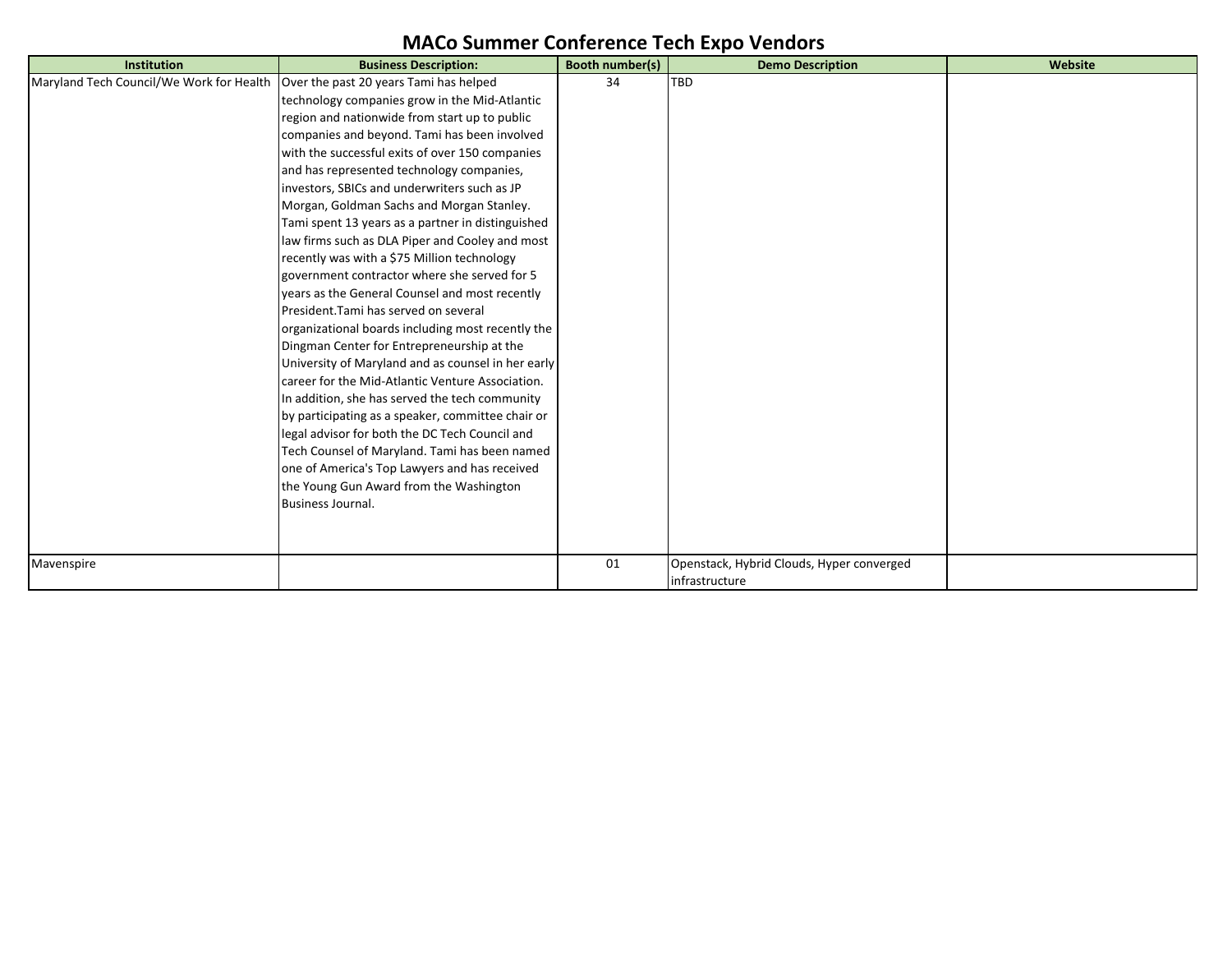| Institution              | <b>Business Description:</b>                                                                          | Booth number(s) | <b>Demo Description</b>                           | Website                   |
|--------------------------|-------------------------------------------------------------------------------------------------------|-----------------|---------------------------------------------------|---------------------------|
| <b>MD IMAP</b>           | MD IMAP, Maryland's Enterprise Geographic                                                             | 40              | Maps are always close at hand and Maryland's      | http://imap.maryland.gov  |
|                          | Information Systems (GIS) Platform is a service of                                                    |                 | MD IMAP and the Department of Information         |                           |
|                          | the Maryland Department of Information                                                                |                 | Technology continue to provide easy access to     |                           |
|                          | Technology. Since its creation in 2008, MD iMAP                                                       |                 | data and applications to spatially-enable the     |                           |
|                          | has grown to support and openly share maps,                                                           |                 | world around you. Visit our booth to virtually    |                           |
|                          | applications and geospatial data. Our mission is to                                                   |                 | travel to your nearest farmer's market, your      |                           |
|                          | improve the quality and lower the cost of                                                             |                 | nearest licensed child care provider and learn if |                           |
|                          | government services, through collective                                                               |                 | there is a scenic by-way to travel on your way    |                           |
|                          | investment in and effective application of                                                            |                 | home from the conference. We are eager to         |                           |
|                          | geospatial data and systems and reach beyond                                                          |                 | share the power of spatially-enabled data.        |                           |
|                          | government by making data freely and publicly                                                         |                 |                                                   |                           |
|                          | available to the fullest extent possible in                                                           |                 |                                                   |                           |
|                          | consideration of privacy and security. While we                                                       |                 |                                                   |                           |
|                          | are proud of the resources and support we have                                                        |                 |                                                   |                           |
|                          | been able to provide to date, we continuously                                                         |                 |                                                   |                           |
|                          | strive to improve upon the quality and reliability                                                    |                 |                                                   |                           |
|                          | of the system. We welcome all users to visit our                                                      |                 |                                                   |                           |
|                          | website at http://imap.maryland.gov.                                                                  |                 |                                                   |                           |
|                          |                                                                                                       |                 |                                                   |                           |
|                          |                                                                                                       |                 |                                                   |                           |
| Motorola Solutions, Inc. | 'Motorola Solutions, Inc. provides public safety                                                      | 12              | Body Worn Camera and Digital Evidence             | www.motorolasolutions.com |
|                          | and public service sector integration and                                                             |                 | Management SolutionComputer Aided                 |                           |
|                          | communications solutions to the State of                                                              |                 | DispatchTwo way communications                    |                           |
|                          | Maryland, 16 of its 23 Counties plus the Cities of<br>Baltimore, Salisbury, and Annapolis. Motorola's |                 |                                                   |                           |
|                          | portfolio of solutions includes wireless voice and                                                    |                 |                                                   |                           |
|                          | 4G data systems, Body Worn Cameras,                                                                   |                 |                                                   |                           |
|                          | Intelligence Led Public Safety Solutions,                                                             |                 |                                                   |                           |
|                          | Computer Aided Dispatch, Records & Jail                                                               |                 |                                                   |                           |
|                          | Management Systems, Mobile Data Software,                                                             |                 |                                                   |                           |
|                          | Citizen Response Management (311) Systems,                                                            |                 |                                                   |                           |
|                          | Wireless Broadband Networks and LTE Devices,                                                          |                 |                                                   |                           |
|                          | Video Surveillance Systems, and Interoperability                                                      |                 |                                                   |                           |
|                          | Networks. Motorola Solutions is proud to be a                                                         |                 |                                                   |                           |
|                          | Corporate Partner of the 2017 Maryland                                                                |                 |                                                   |                           |
|                          | Association of Counties Conference.                                                                   |                 |                                                   |                           |
|                          |                                                                                                       |                 |                                                   |                           |
|                          |                                                                                                       |                 |                                                   |                           |
| Multivista               | Multivista is the world's leading construction                                                        | 27              | Construction photography, Construction UAV &      | http://www.multivista.com |
|                          | photography and visual documentation service.                                                         |                 | Drone Services, 3D Immersive, Construction        |                           |
|                          | We offer customized photo, video and webcam                                                           |                 | Webcams, and Construction Videos.                 |                           |
|                          | solutions for projects of every size and                                                              |                 |                                                   |                           |
|                          | complexity, with easy-to-use online software to                                                       |                 |                                                   |                           |
|                          | put it all at your fingertips.                                                                        |                 |                                                   |                           |
|                          |                                                                                                       |                 |                                                   |                           |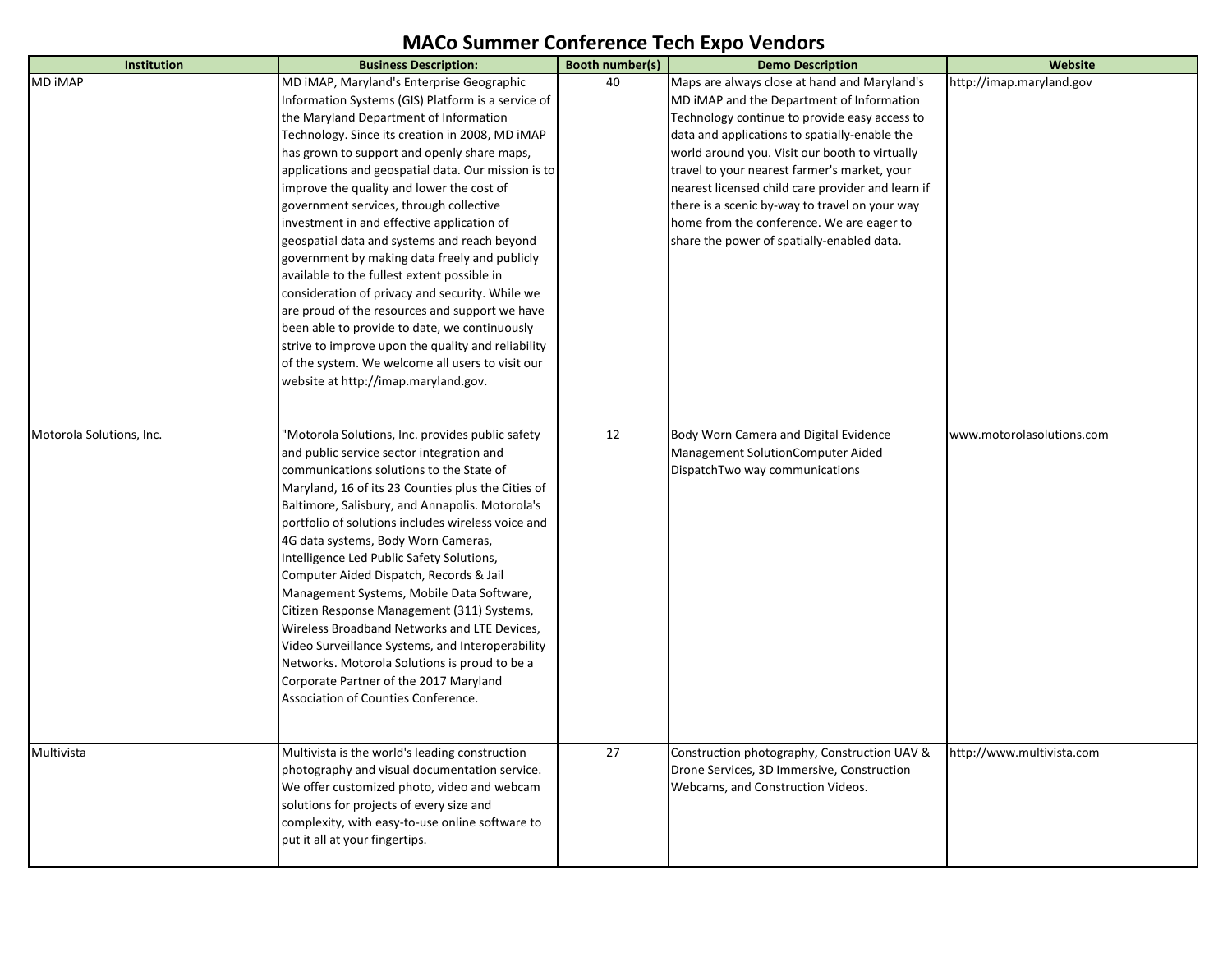| <b>Institution</b>        | <b>Business Description:</b>                                                                        | Booth number(s) | <b>Demo Description</b>                                                                            | Website               |
|---------------------------|-----------------------------------------------------------------------------------------------------|-----------------|----------------------------------------------------------------------------------------------------|-----------------------|
| Musco Sports Lighting     | Musco leads the world in sports lighting,                                                           | 13              | Musco's TLC for LEDT technology delivers                                                           | www.musco.com         |
|                           | designing LED systems for everything from<br>neighborhood fields, to professional stadiums, to      |                 | unmatched light control, efficiency, and reliability                                               |                       |
|                           | the Olympic Games.                                                                                  |                 |                                                                                                    |                       |
| NIC Maryland              | NIC Maryland develops and supports digital                                                          | 21              | NIC's Mobile Inspection App enables inspectors                                                     | www.maryland.gov/egov |
|                           | government services without using taxpayer                                                          |                 | servicing the government sector the flexibility to                                                 |                       |
|                           | funds through a master contract with the State of                                                   |                 | conduct inspections on an iPhone or iPad and                                                       |                       |
|                           | Maryland. Maryland saves money with NIC's<br>online applications that pay for themselves            |                 | report data from the field. The highly<br>configurable interface incorporates field data,          |                       |
|                           | through a proven funding model.                                                                     |                 | comments, photos and reference lists, making the                                                   |                       |
|                           |                                                                                                     |                 | app a powerful, user friendly and efficient tool for                                               |                       |
|                           |                                                                                                     |                 | a wide range of inspections. The Inspection                                                        |                       |
|                           |                                                                                                     |                 | Configuration Engine (ICE) enables our                                                             |                       |
|                           |                                                                                                     |                 | government partners to set-up this end-to-end<br>mobile inspection solution within days.           |                       |
|                           |                                                                                                     |                 |                                                                                                    |                       |
|                           |                                                                                                     |                 |                                                                                                    |                       |
| Palo Alto Networks        | Palo Alto Networks is the leading provider of                                                       | 38              | Palo Alto Networks will demonstrate how to                                                         |                       |
|                           | enterprise security solutions. We provide you                                                       |                 | provide you with visibility of all traffic and threats                                             |                       |
|                           | with visibility, controls and security for your<br>users, data and applications whether they are on |                 | in your environment, the ability to put controls<br>on access to data, and applications by user or |                       |
|                           | your network or in the cloud. Palo Alto is helping                                                  |                 | device and protect against threats                                                                 |                       |
|                           | many government organizations in Maryland and                                                       |                 |                                                                                                    |                       |
|                           | across the world. Stop by to see how we can help                                                    |                 |                                                                                                    |                       |
|                           | you                                                                                                 |                 |                                                                                                    |                       |
| Phillips Office Solutions | Phillips Office Solutions is the premier vendor for                                                 | 11              | PaperCut MF is a low cost, multi-platform                                                          | www.buyphillips.com   |
|                           | Document Management Solutions in the Mid-                                                           |                 | software solution that enables organizations of                                                    |                       |
|                           | Atlantic region. We help you Create, Manage and                                                     |                 | any size to manage, account and recover print,                                                     |                       |
|                           | Protect your documents with a host of document                                                      |                 | copy, fax and scan output information. Featuring                                                   |                       |
|                           | management products and services. Approved<br>Maryland State contract vendor.                       |                 | the ability to "Print Anywhere" and Mobile<br>Printing, PaperCutMF empowers your                   |                       |
|                           |                                                                                                     |                 | organization to only print what is needs when it                                                   |                       |
|                           |                                                                                                     |                 | needs it. PaperCut is currently used by more than                                                  |                       |
|                           |                                                                                                     |                 | 50,000 sites in over 100 countries and is one of                                                   |                       |
|                           |                                                                                                     |                 | the world's leading print management solutions.                                                    |                       |
|                           |                                                                                                     |                 |                                                                                                    |                       |
| Pivot3                    | Pivot3 hyperconverged infrastructure improves                                                       | 02              | Pivot3 hyperconverged infrastructure improves                                                      | www.pivot3.com        |
|                           | the simplicity and economics of the enterprise                                                      |                 | the simplicity and economics of the enterprise                                                     |                       |
|                           | datacenter by combining storage, compute and<br>networking on commodity hardware. Software-         |                 | datacenter by combining storage, compute and<br>networking on commodity hardware. Software-        |                       |
|                           | defined platforms let IT run multiple, mixed                                                        |                 | defined platforms let IT run multiple, mixed                                                       |                       |
|                           | application workloads on a single infrastructure                                                    |                 | application workloads on a single infrastructure                                                   |                       |
|                           | and guarantee performance to the applications                                                       |                 | and guarantee performance to the applications                                                      |                       |
|                           | that matter the most.                                                                               |                 | that matter the most.                                                                              |                       |
|                           |                                                                                                     |                 |                                                                                                    |                       |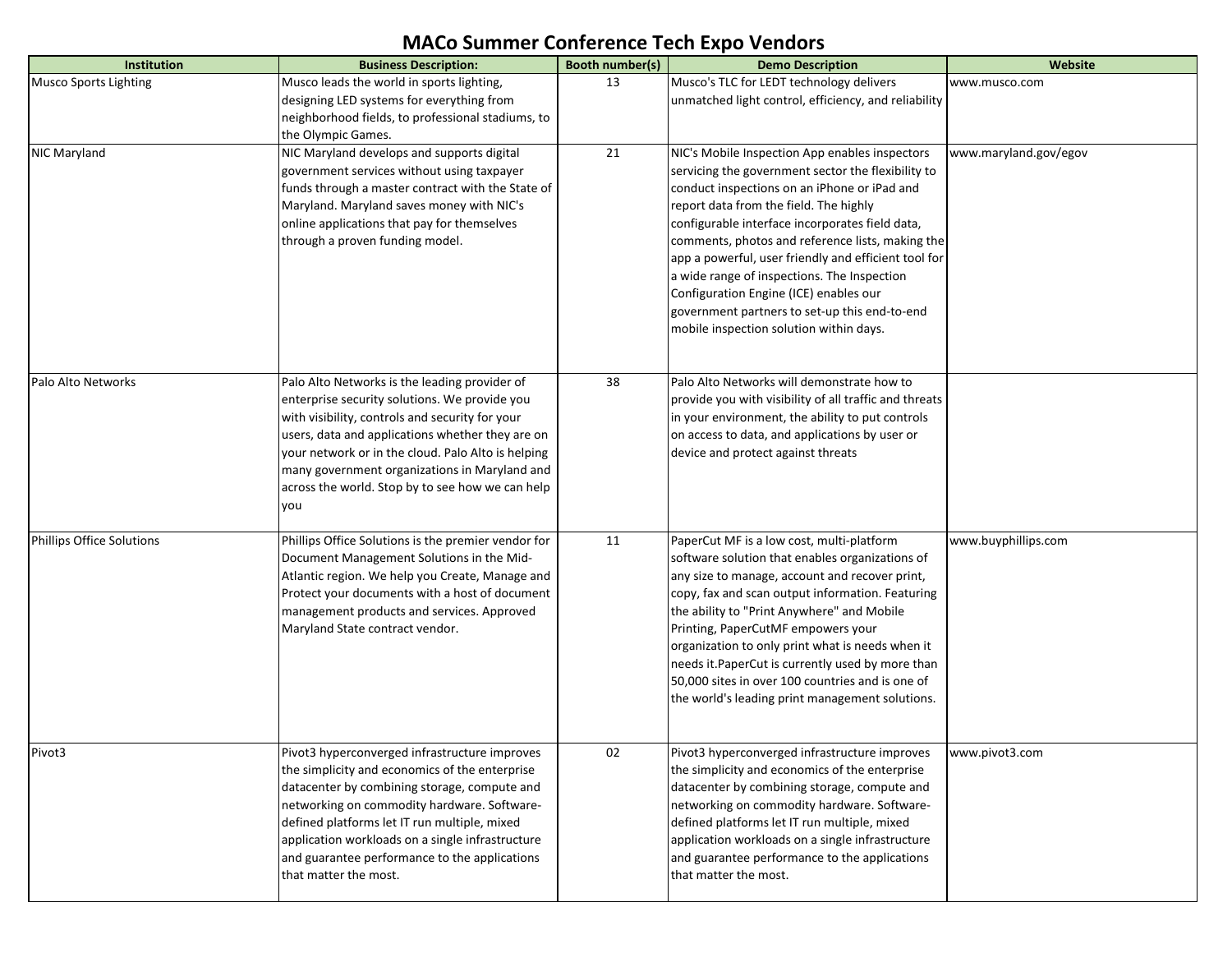| Institution                               | <b>Business Description:</b>                         | Booth number(s) | <b>Demo Description</b>                            | Website                    |
|-------------------------------------------|------------------------------------------------------|-----------------|----------------------------------------------------|----------------------------|
| Presidio                                  | At Presidio, we think, architect, implement and      | 23              | Cisco Spark demonstration                          | www.presidio.com           |
|                                           | support the practical reality of IT every day. We    |                 |                                                    |                            |
|                                           | strive to provide the highest level of support to    |                 |                                                    |                            |
|                                           | our customers. We've earned the highest              |                 |                                                    |                            |
|                                           | certifications from all of our strategic partners in |                 |                                                    |                            |
|                                           | the areas of data center, collaboration, security,   |                 |                                                    |                            |
|                                           | contact center and core networks. By taking the      |                 |                                                    |                            |
|                                           | time to deeply understand how your business          |                 |                                                    |                            |
|                                           | works we architect transparent, enduring             |                 |                                                    |                            |
|                                           | technology solutions that meet your immediate        |                 |                                                    |                            |
|                                           | needs - and prepare your agency for tomorrow.        |                 |                                                    |                            |
|                                           | As one of the largest solutions providers in the     |                 |                                                    |                            |
|                                           | U.S., we combine experience and stability with       |                 |                                                    |                            |
|                                           | federal expertise and service, so you can rest       |                 |                                                    |                            |
|                                           | assured we'll be there to help you serve your        |                 |                                                    |                            |
|                                           | agencies mission. We are not just trusted            |                 |                                                    |                            |
|                                           | partners, we enable new thinking.                    |                 |                                                    |                            |
|                                           | www.presidio.com                                     |                 |                                                    |                            |
|                                           |                                                      |                 |                                                    |                            |
|                                           |                                                      |                 |                                                    |                            |
| <b>Prosys Information Systems</b>         | ProSys successfully brings together customized IT    | 47              | Transforming to a Hybrid InfrastructureBy          | http://www.prosysis.com/   |
|                                           | solutions and comprehensive engineering              |                 | transforming your infrastructure in a way that     |                            |
|                                           | expertise, coupled with proprietary technology       |                 | avoids disruption to the business, you can solve   |                            |
|                                           | applications and best-in-class products to offer     |                 | your most pressing issues and prepare for future   |                            |
|                                           | solutions tailored to address your organization's    |                 | success. Hybrid IT combines the right mix of       |                            |
|                                           | unique business requirements.                        |                 | traditional IT, private cloud, and public cloud to |                            |
|                                           |                                                      |                 | meet your business and IT goals, so you can        |                            |
|                                           |                                                      |                 | integrate new technologies where needed and        |                            |
|                                           |                                                      |                 | maintain legacy systems where appropriate.         |                            |
|                                           |                                                      |                 |                                                    |                            |
| Regent Development Consulting, Inc. (RDC) | Technical consulting firm delivering innovative      | 45              | Body worn cameras and drones.                      | Www.regent-development.com |
|                                           | right-of-way, design, information technology, and    |                 |                                                    |                            |
|                                           | program management solutions and supplies.           |                 |                                                    |                            |
|                                           |                                                      |                 |                                                    |                            |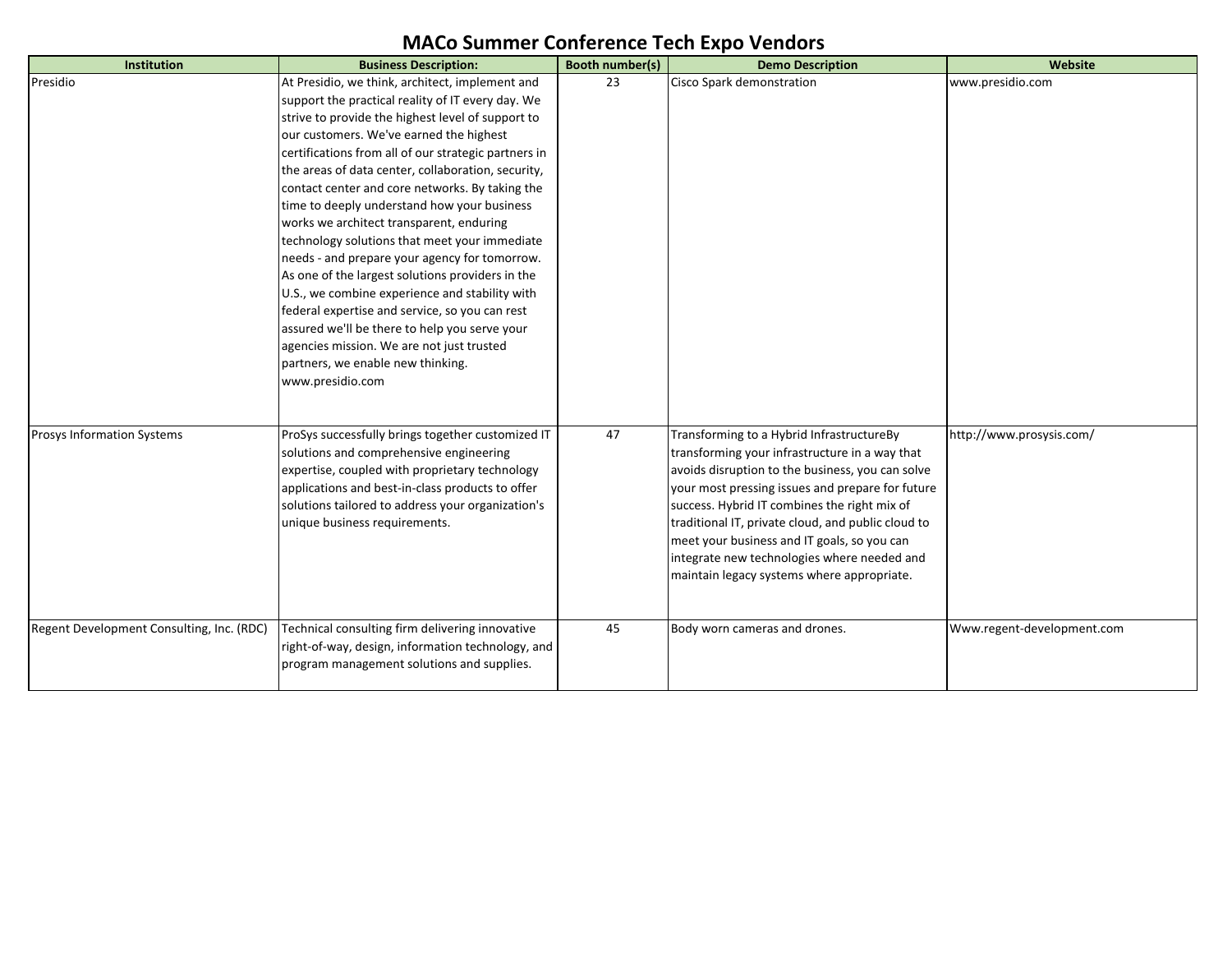| Institution                   | <b>Business Description:</b>                        | Booth number(s) | <b>Demo Description</b>                             | Website           |
|-------------------------------|-----------------------------------------------------|-----------------|-----------------------------------------------------|-------------------|
| Ricoh USA, Inc.               | Ricoh is a global technology company that has       | 25              | We know that it's not always easy - or affordable   | www.ricoh-usa.com |
|                               | been transforming the way people work for more      |                 | to staff all of your customer-facing workspaces.    |                   |
|                               | than 80 years. Under our corporate tagline -        |                 | Allow RICOH Virtual Self-Service Holograms to       |                   |
|                               | imagine. change. - we continue to empower           |                 | provide you with a smart alternative. Meet the      |                   |
|                               | companies and individuals with services and         |                 | first virtual presenter with unique stopping        |                   |
|                               | technologies that inspire innovation, enhance       |                 | power. Now you can greet and engage your            |                   |
|                               | sustainability and boost business growth. These     |                 | customers anytime, anywhere. Learn more:            |                   |
|                               | include document management systems, IT             |                 | https://www.ricoh-                                  |                   |
|                               | services, production print solutions, visual        |                 | usa.com/en/solutions/workplace-                     |                   |
|                               | communications systems, digital cameras and         |                 | productivity/ricoh-virtual-self-service-            |                   |
|                               | industrial systems. Learn more at www.ricoh-        |                 | hologramRICOH Virtual Self-Service Hologram is a    |                   |
|                               | usa.com                                             |                 | combination of artificial intelligence and          |                   |
|                               |                                                     |                 | computer generated visual technologies              |                   |
|                               |                                                     |                 | software, displayed by Ricoh Ultra Short Throw      |                   |
|                               |                                                     |                 | Projector technology. Working together they         |                   |
|                               |                                                     |                 | present a one of a kind user experience.            |                   |
|                               |                                                     |                 |                                                     |                   |
| Rimkus Consulting Group, Inc. | imkus Consulting Group, a leading forensic          | 14              | plan to display different airbag control modules    | www.rimkus.com    |
|                               | engineering and consulting firm, has assisted       |                 | (ACM) from vehicles and I will download them        |                   |
|                               | clients in the early resolution of a wide range of  |                 | using the Bosch Crash Data Retrieval System. I will |                   |
|                               | complex claims and disputes for more than 30        |                 | display the downloaded data and talk about how      |                   |
|                               | years. With worldwide experience, Rimkus            |                 | it can be used in a crash reconstruction or for a   |                   |
|                               | specializes in forensic consulting matters          |                 | fraud case.                                         |                   |
|                               | involving energy and construction disputes,         |                 |                                                     |                   |
|                               | environmental toxic torts, transportation           |                 |                                                     |                   |
|                               | accidents and injury biomechanics, product and      |                 |                                                     |                   |
|                               | premises liability, fires and explosions,           |                 |                                                     |                   |
|                               | professional liability, and toxicology. Rimkus      |                 |                                                     |                   |
|                               | provides services from 50 office locations          |                 |                                                     |                   |
|                               | employing more than 300 consulting experts in       |                 |                                                     |                   |
|                               | the United States, Toronto, and London.             |                 |                                                     |                   |
|                               |                                                     |                 |                                                     |                   |
| <b>SAIC</b>                   | SAIC is a leading Systems Integrator and provider   | 44              | IT Managed Services and Multi-Sourcing              |                   |
|                               | of advanced IT systems for governments.             |                 | Integrator Services Model.                          |                   |
|                               |                                                     |                 |                                                     |                   |
| <b>ShoreScan Solutions</b>    | ShoreScan Solutions provides turn-key secure        | 16              | ShoreScan Solutions will be demonstrating a         | www.shorescan.com |
|                               | cloud based digital document archiving service.     |                 | simple scanning & digital file migration process to |                   |
|                               | Our fully searchable and simple database            |                 | a cloud database and a variety of index and word    |                   |
|                               | structure permits virtually limitless access to     |                 | search routines. Perfect for organizations or       |                   |
|                               | records otherwise difficult to locate regardless of |                 | departments of any size.                            |                   |
|                               | medium.                                             |                 |                                                     |                   |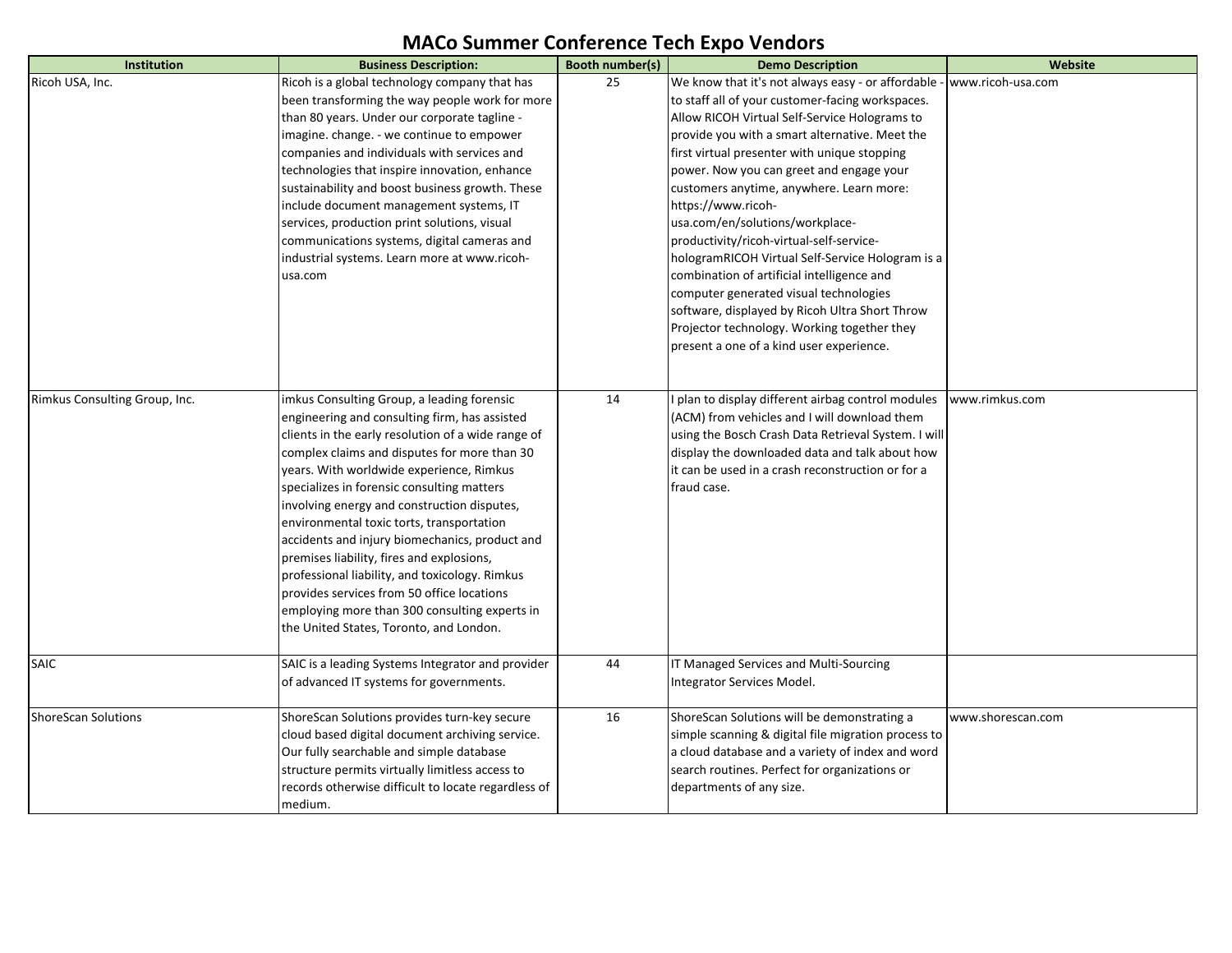| Institution    | <b>Business Description:</b>                                                                  | Booth number(s) | <b>Demo Description</b>                                                                            | Website        |
|----------------|-----------------------------------------------------------------------------------------------|-----------------|----------------------------------------------------------------------------------------------------|----------------|
| Splunk         | Splunk Inc. (NASDAQ: SPLK) provides the leading                                               | 10              | Please stop by for live demo of Splunk Enterprise,                                                 | www.splunk.com |
|                | software platform for real-time Operational                                                   |                 | the industry leading Machine Data Analytics                                                        |                |
|                | Intelligence. Splunk® software and cloud services                                             |                 | platform.                                                                                          |                |
|                | enable organizations to search, monitor, analyze                                              |                 |                                                                                                    |                |
|                | and visualize machine-generated big data coming                                               |                 |                                                                                                    |                |
|                | from websites, applications, servers, networks,                                               |                 |                                                                                                    |                |
|                | sensors and mobile devices. More than 13,000                                                  |                 |                                                                                                    |                |
|                | enterprises, government agencies, universities                                                |                 |                                                                                                    |                |
|                | and service providers in over 110 countries use                                               |                 |                                                                                                    |                |
|                | Splunk software to deepen business and                                                        |                 |                                                                                                    |                |
|                | customer understanding, mitigate cybersecurity                                                |                 |                                                                                                    |                |
|                | risk, prevent fraud, improve service performance                                              |                 |                                                                                                    |                |
|                | and reduce costs. Splunk products include                                                     |                 |                                                                                                    |                |
|                | Splunk® Enterprise, Splunk CloudT, Splunk                                                     |                 |                                                                                                    |                |
|                | Storm®, Hunk®, Splunk Analytics for Hadoop and                                                |                 |                                                                                                    |                |
|                | premium Splunk Apps. To learn more, please visit                                              |                 |                                                                                                    |                |
|                | http://www.splunk.com/company.                                                                |                 |                                                                                                    |                |
|                |                                                                                               |                 |                                                                                                    |                |
|                |                                                                                               |                 |                                                                                                    |                |
|                |                                                                                               |                 |                                                                                                    |                |
| Sun Management | Sun Management is a Cyber Security, Cloud Data                                                | 15              | Sun Management will demo the Rubrik Enterprise                                                     |                |
|                | Management and Network Engineering firm                                                       |                 | Cloud Data Management solution. Rubrik CDM<br>4.0 Alta is Next - Generation Data Protection. It is |                |
|                | specializing in leading edge next generation<br>solutions for the DMZ, Data Security and Core |                 | easy to use with Zero Install, Instant RTO and will                                                |                |
|                | Network Services.                                                                             |                 | Scale Forever. The Rubrik CDM 4.0 - Alta                                                           |                |
|                |                                                                                               |                 | simplifies backup and recovery for physical and                                                    |                |
|                |                                                                                               |                 | virtualized environments. It eliminates backup                                                     |                |
|                |                                                                                               |                 | software by integrating data orchestration,                                                        |                |
|                |                                                                                               |                 | catalog management, and deduplicated storage                                                       |                |
|                |                                                                                               |                 | into a plug-and-play appliance. Stop wasting time                                                  |                |
|                |                                                                                               |                 | managing backup jobs, and start automating                                                         |                |
|                |                                                                                               |                 | backup policies. Search for VMs, physical                                                          |                |
|                |                                                                                               |                 | databases and applications, or files just as you                                                   |                |
|                |                                                                                               |                 | search on the web, with suggested search results                                                   |                |
|                |                                                                                               |                 | as you type. Take application-consistent                                                           |                |
|                |                                                                                               |                 | snapshots without lengthy snapshot windows and                                                     |                |
|                |                                                                                               |                 | application time-outs. Test recoveries instantly                                                   |                |
|                |                                                                                               |                 | and provide near-zero RTOs. Mount virtualized                                                      |                |
|                |                                                                                               |                 | applications directly on Rubrik without additional                                                 |                |
|                |                                                                                               |                 | storage provisioning. Automate custom lifecycle                                                    |                |
|                |                                                                                               |                 | management workflows that play well with third                                                     |                |
|                |                                                                                               |                 | party services. Rubrik is an API-first architecture-                                               |                |
|                |                                                                                               |                 | even its HTML5 interface consumes RESTful API                                                      |                |
|                |                                                                                               |                 | endpoints.                                                                                         |                |
|                |                                                                                               |                 |                                                                                                    |                |
|                |                                                                                               |                 |                                                                                                    |                |
|                |                                                                                               |                 |                                                                                                    |                |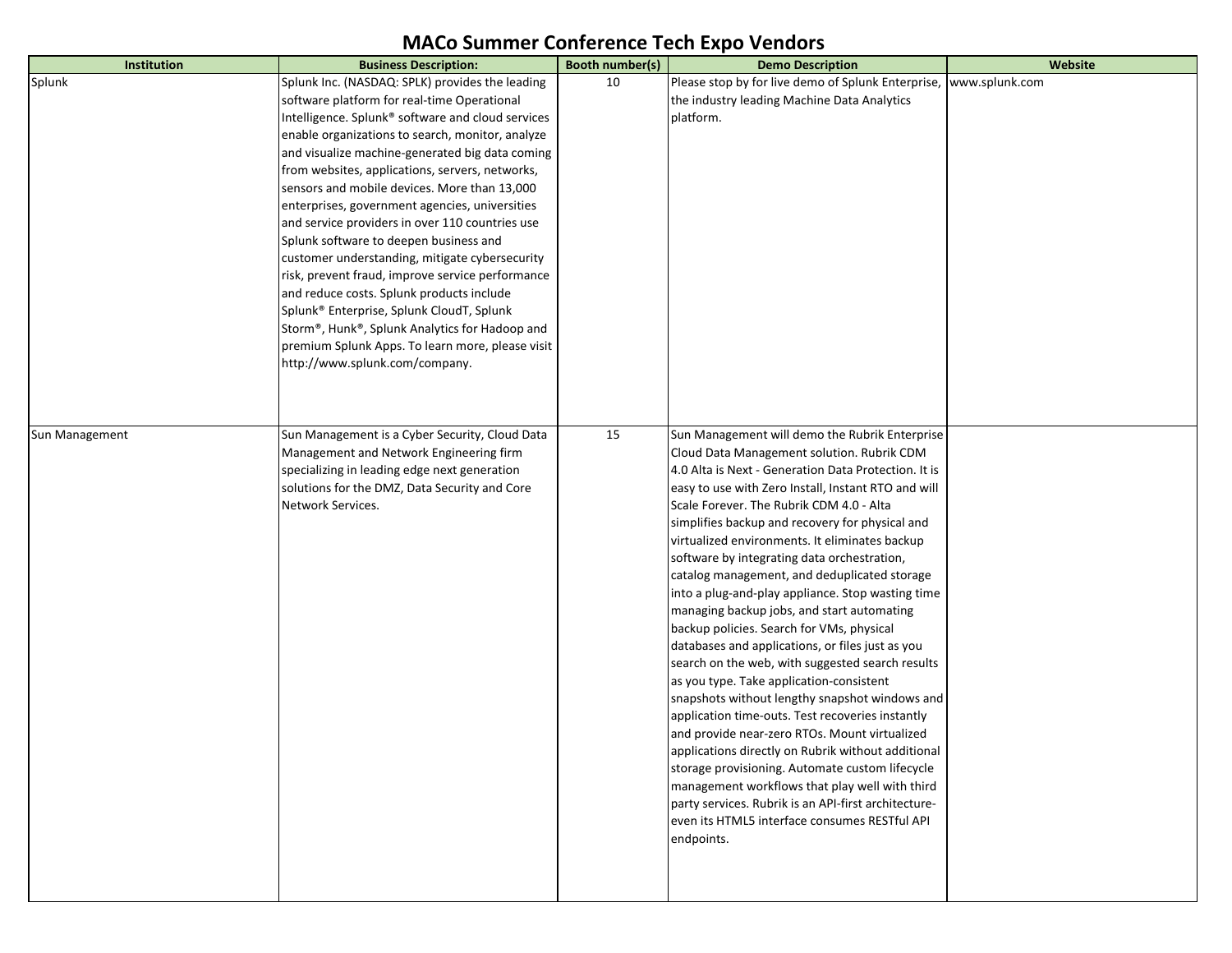| <b>Institution</b>           | <b>Business Description:</b>                        | Booth number(s) | <b>Demo Description</b>                             | Website                      |
|------------------------------|-----------------------------------------------------|-----------------|-----------------------------------------------------|------------------------------|
| <b>Sunrise Solutions</b>     | Sunrise Solutions has provided telephone            | 37              | Sunrise Solutions designs systems that are simple,  | www.getsomesun.net           |
|                              | solutions for towns and municipalities, as well as  |                 | elegant and efficient, based on YOUR needs, now     |                              |
|                              | small businesses, for over 16 years. We have        |                 | and in the future. We excel in providing big-       |                              |
|                              | worked with many customers to not only improve      |                 | business support to small and midsize companies.    |                              |
|                              | their telecommunications, but reduce their          |                 | We can tailor a system to your needs, at a price    |                              |
|                              | overall telecom expense as well.                    |                 | you can afford. Whether you've got nine             |                              |
|                              |                                                     |                 | telephones or 900, we are the service provider      |                              |
|                              |                                                     |                 | for you!                                            |                              |
| <b>Supply Solutions, LLC</b> | Supply Solutions is a wholesale distributor serving | 28              | Demonstrate the latest OSP & ISP products for       | www.supplysolutionsstore.com |
|                              |                                                     |                 |                                                     |                              |
|                              | the telecommunications industry, which includes     |                 | broadband products.                                 |                              |
|                              | traditional CATV operators, independent             |                 |                                                     |                              |
|                              | telephone companies and FTTX providers as well      |                 |                                                     |                              |
|                              | as the contractors that support these               |                 |                                                     |                              |
|                              | operations.Our website is                           |                 |                                                     |                              |
|                              | www.supplysolutionsstore.com                        |                 |                                                     |                              |
| The Canton Group             | The Canton Group has nearly 20 years of             | 36              | The Canton Group will provide a live                | www.cantongroup.com          |
|                              | designing, developing and maintaining mission       |                 | demonstration of our project, The Maryland          |                              |
|                              | critical web and data management systems. With      |                 | Department of Transportation's (MDOT) website       |                              |
|                              | significant expertise in Agile Software             |                 | built using Drupal in a cloud environment. The      |                              |
|                              | Development, User Interface Design, Web Design      |                 | demonstration will show the flexibility of the use  |                              |
|                              | and Development, Project Management, Data           |                 | of Drupal for updating, and maintaining dynamic     |                              |
|                              | Integration and Cyber Security our team has         |                 | content on the web. In addition, a review of the    |                              |
|                              | successfully delivered over 500 projects for our    |                 | cloud architecture using AWS to provide the         |                              |
|                              | clients. Our current clients range from private     |                 | flexibility of adding or reducing resources to      |                              |
|                              | sector organizations like Audi of America, Kaiser   |                 | support the dynamic user loads on the website       |                              |
|                              | Permanente, Deloitte Consulting, and Conduit, to    |                 | will also be shown. Finally, we will review how     |                              |
|                              | Federal agencies like US Department of Defense,     |                 | The Canton Group maintains the MDOT website         |                              |
|                              | US Department of Transportation, US Courts and      |                 | with the use of a Drupal configuration combined     |                              |
|                              | the IRS. We have a significant presence within the  |                 | with a high availability load-balanced as well as a |                              |
|                              | State of Maryland and are a CATS+ Master            |                 | redundant AWS environment allows for extreme        |                              |
|                              | Contract Holder. The Canton Group currently         |                 | high availability and fast response times even      |                              |
|                              | supports over 15 State Agencies to include the      |                 | under peak loads.                                   |                              |
|                              | management of MDVOTERS for State Board of           |                 |                                                     |                              |
|                              | Elections, MARS for Maryland State Department       |                 |                                                     |                              |
|                              | of Education, Management of the Ethic's             |                 |                                                     |                              |
|                              | Commission's Financial and Lobby Reporting          |                 |                                                     |                              |
|                              | Systems, Web Maintenance for Department of IT,      |                 |                                                     |                              |
|                              | and Web Development and Maintenance for             |                 |                                                     |                              |
|                              | Maryland Stadium Authority.                         |                 |                                                     |                              |
|                              |                                                     |                 |                                                     |                              |
|                              |                                                     |                 |                                                     |                              |
|                              |                                                     |                 |                                                     |                              |